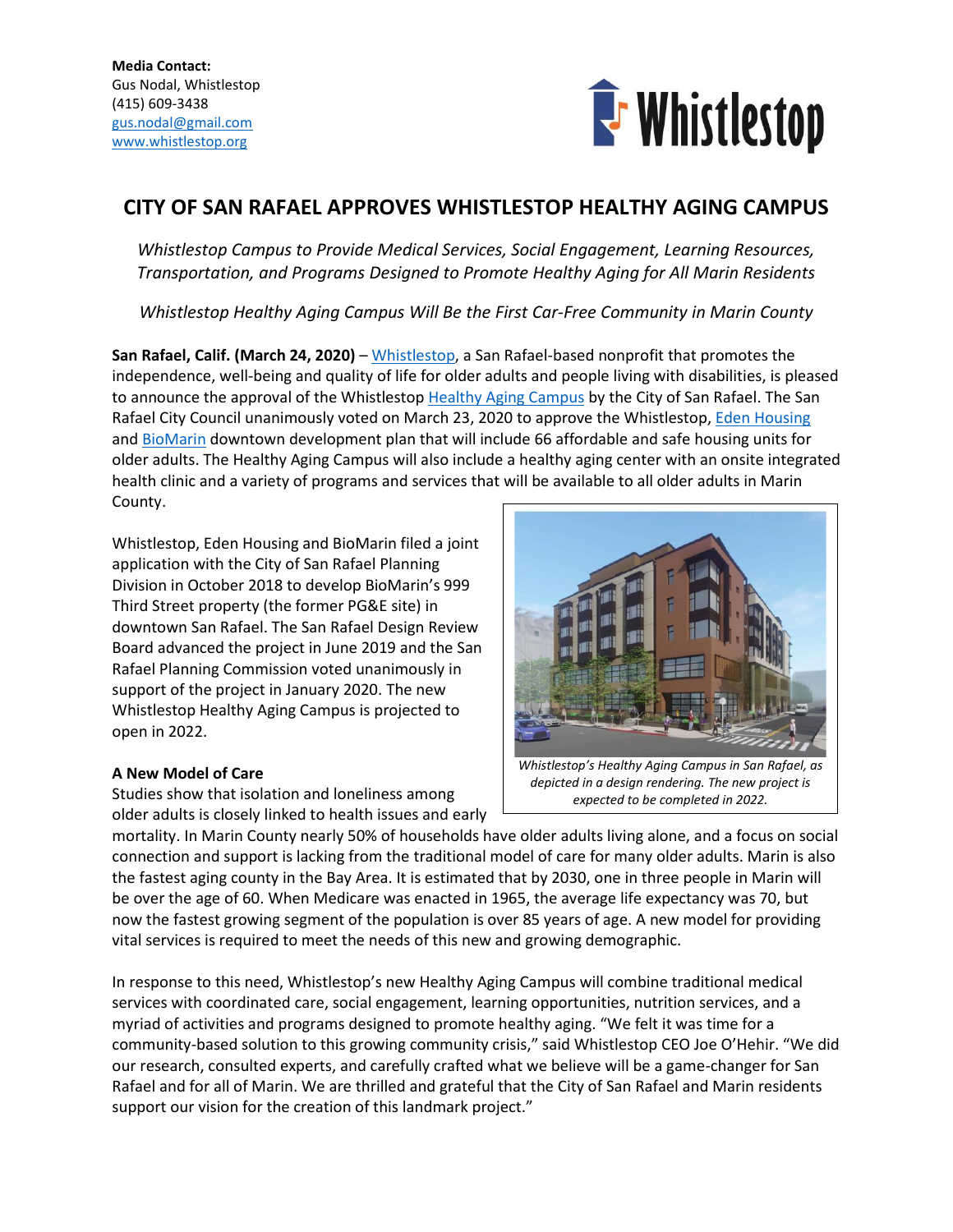**Media Contact:** Gus Nodal, Whistlestop (415) 609-3438 [gus.nodal@gmail.com](mailto:gus.nodal@gmail.com) [www.whistlestop.org](http://www.whistlestop.org/)



## **Affordable Homes**

The recent report "Older Adult Housing in Marin: Planning for 2030," estimates that 7,000 older adults in Marin are in need of affordable homes, and according to Census data, over 16,000 people in Marin over the age of 60 don't have the income to meet their basic needs.

In March 2013, Whistlestop selected Eden Housing as its partner for the housing portion of the Healthy Aging Campus project after an extensive vetting process. Whistlestop's new Healthy Aging Campus will be the first development in Marin County that features 100% affordable units with 66 one-bedroom and studio units for older residents (age 62 and up), who earn less than 60% of the area median income, at affordable rents ranging from \$770 to \$1,650 per month. Eden Housing plans to fund the estimated \$38 million construction of the apartments through loans, and local, state and federal grants.

"Marin's older adults deserve the dignity of being able to remain in Marin and have access to housing, healthcare and other services that provide them with a high quality of life," said Linda Mandolini, president of Eden Housing. "We are thrilled to be partnering with Whistlestop on this innovative solution that combines high-quality housing with high-quality services. The project will be a model for others to replicate."

#### **Community-Backed**

Without traditional government funding, Whistlestop looked to the community for financial backing. A group of visionary Marin philanthropists came together under a common cause, stepping up to fund this innovative landmark. Thanks to their forward-thinking generosity, Whistlestop's \$10 million capital campaign leadership phase is complete. Additional funding will be sourced through a community campaign.

#### **Design and Sustainable Features**

Designed by award-winning architecture and urban design firm [Van Meter Williams Pollack LLP,](https://www.vmwp.com/) the new Whistlestop Healthy Aging Campus will feature 66 one-bedroom and studio units, plus one additional for a manager, for a total of 67 units. Each residential unit will include kitchen, bathroom, living, dining, and



*Courtyard View of Whistlestop's Healthy Aging Campus in San Rafael, as depicted in a design rendering. The new project is expected to be completed in 2022.*

sleeping spaces. The campus will also feature community rooms, a computer center, resource center, library, classes, and landscaped courtyards.

The Healthy Aging Campus will encompass a sustainable design that features solar panels, EnergyStar appliances that reduce electricity and water consumption, low flow sink and shower fixtures to conserve water, and landscaping using native and drought tolerant plants that will save water. Additionally, the campus will be the first carfree community in Marin, promoting civic responsibility, healthy air quality, and reduction of carbon emissions. Transportation for Whistlestop members and residents will be provided by [Whistlestop Transportation Services.](https://whistlestop.org/transportation/)